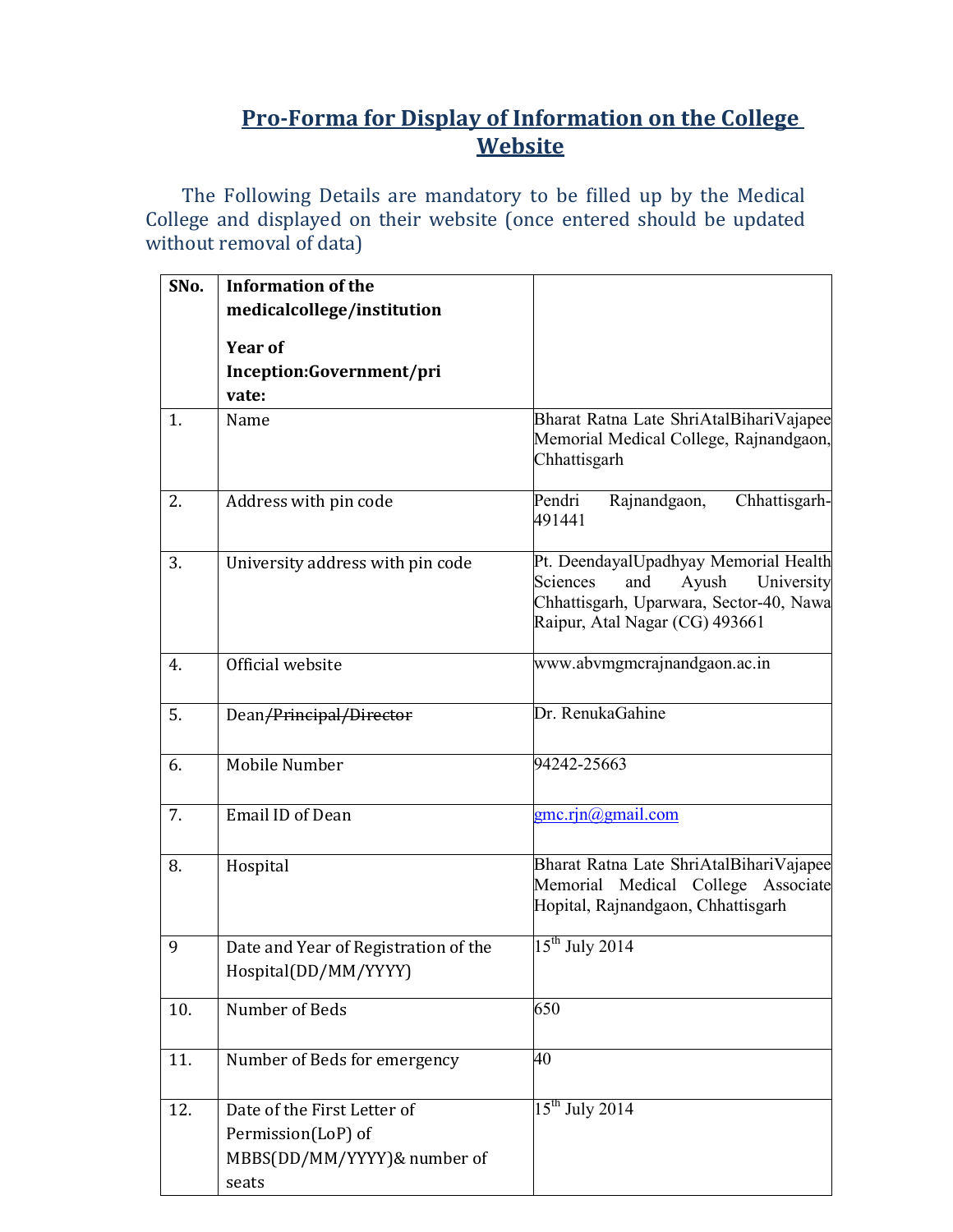| 13. | <b>Status of Recognition</b>                                                                       | Recognized                                                                                                                                                                                                                                                  |
|-----|----------------------------------------------------------------------------------------------------|-------------------------------------------------------------------------------------------------------------------------------------------------------------------------------------------------------------------------------------------------------------|
| 14. | Number of MBBS and PG broad<br>specialty and super specialty students<br>admitted in this session* | <b>MBBS: Total Seats = 125</b><br>Batch 2020-21 = 125 Admitted<br>Batch 2019-20 = 125 Admitted<br>Batch 2018-19 = 100 Admitted<br>Batch 2017-18 = 99 Admitted<br>Batch 2016-17 = 100 Admitted<br>Batch 2015-16 = 99 Admitted<br>Batch 2014-15 = 99 Admitted |
| 15. | In patients registered and<br>admitted(01.01.2021-<br>31.12.2021)**                                | MD/MS:DM/MCh: Total Seats=11<br><b>Total Admitted=0</b><br>$2021 = 26831$<br>$2020 = 29637$<br>$2019 = 46382$                                                                                                                                               |
| 16. | Outpatients<br>registered(01.01.2021-<br>31.12.2021)**                                             | $2021 = 137339$<br>$2020 = 171974$<br>$2019 = 255746$                                                                                                                                                                                                       |
| 17. | Number of Deaths reported to the<br>Municipality/village register                                  | $2021 = 2053$<br>$2020 = 1357$<br>$2019 = 1315$                                                                                                                                                                                                             |
| 18. | Address and pin code of the<br>Corporation/village where the Death<br>records are reported         | Rajnandgaon (CG) 491441                                                                                                                                                                                                                                     |
| 19. | Website link/email ID/hyperlink of<br>the corporation in case Death Records<br>are reported        | https://crsorgi.gov.in/web/index.php/auth/<br>login                                                                                                                                                                                                         |
| 20. | Number of Births reported                                                                          | $2021 = 3385$<br>$2020 = 4740$<br>$2019 = 6519$                                                                                                                                                                                                             |
| 21. | Address and pin code of the<br>Corporation/village where the Birth<br>records are reported         | Rajnandgaon (CG) 491441                                                                                                                                                                                                                                     |
| 22. | Website link/email ID/hyperlink of<br>the corporation in case Birth<br>Records are reported        | https://crsorgi.gov.in/web/index.php/auth/<br>login                                                                                                                                                                                                         |
| 23. | Number of Rooms in Men's Hostel and<br>students accommodated                                       | <b>UG-132</b><br><b>PG-48</b><br><b>INTERN-27</b>                                                                                                                                                                                                           |